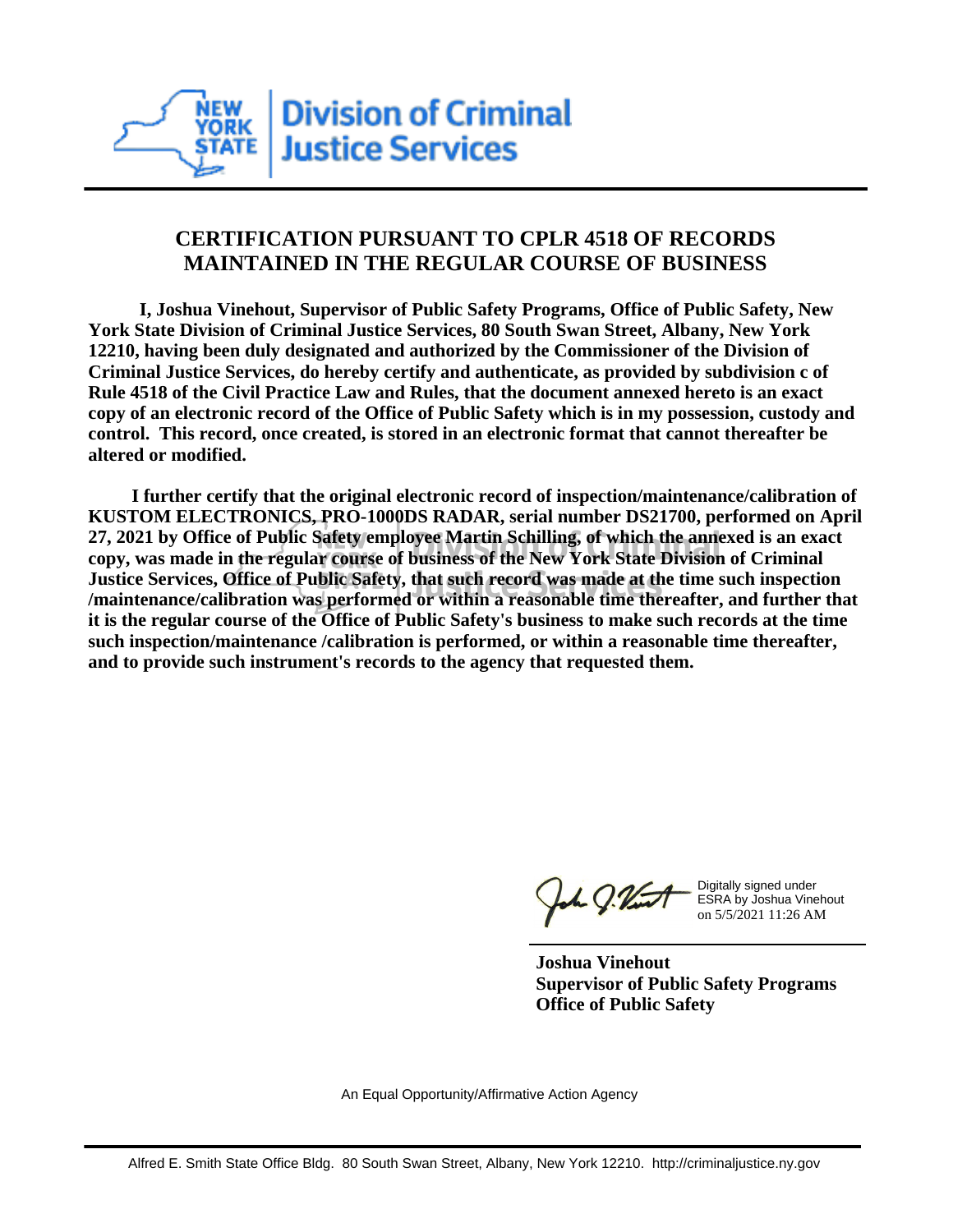## **RADAR RECORD OF INSPECTION / MAINTENANCE / CALIBRATION**

## **Name of Submitting Agency: Wayne County Sheriff`s Office Manufacturer: KUSTOM ELECTRONICS Model: PRO-1000DS Date: April 27, 2021 Serial Number: DS21700**

 **I hereby certify that KUSTOM ELECTRONICS RADAR, model PRO-1000DS, serial number DS21700/ / LA39567 / / LA39566, has been calibrated using standards whose accuracies are established by the National Bureau of Standards, or have been derived by the ratio type of self calibration techniques. Calibration has been effected by controlled tests performed on the date indicated above.**

| <b>Test No</b> | <b>Internal Standard</b>                   | <b>Test Result</b> |
|----------------|--------------------------------------------|--------------------|
|                | 32 MPH                                     | 32 MPH             |
| <b>Test No</b> | <b>Certification Standard (Stationary)</b> | <b>Test Result</b> |
|                | 65 MPH                                     | 65 MPH             |
|                | 35 MPH<br>YORK                             | <b>35 MPH</b>      |
| <b>Test No</b> | <b>Certification Standard (Moving)</b>     | <b>Test Result</b> |
|                | 65 MPH                                     | <b>30 MPH</b>      |
|                | 35 MPH                                     |                    |

**Turning Fork Certification / Date of Certification: April 27, 2021**

| <b>Serial Number</b> | Frequency | <b>Test Result</b> |
|----------------------|-----------|--------------------|
| 33381                | H7        | 65 MPH             |

**The above stated tuning fork has been tested and found to oscillate at 4737 Hertz. It will cause a calibration signal of 65 MPH when used with a Doppler traffic radar operating at 24,150 Mhz.**

| <b>Serial Number</b> | Frequency | <b>Test Result</b> |
|----------------------|-----------|--------------------|
| 36607                | 2539 HZ   | 35 MPH             |

**The above stated tuning fork has been tested and found to oscillate at 2539 Hertz. It will cause a calibration signal of 35 MPH when used with a Doppler traffic radar operating at 24,150 Mhz.**

 **I further certify that the entries made in these records were made at the time that the inspection /maintenance/calibration of the above identified RADAR was performed, or within a reasonable time thereafter.**

 *page 1 of 2* 

Digitally signed under ESRA by Martin Schilling on 4/27/2021 1:08 PM

**Martin Schilling Highway Safety Equipment Technician Office of Public Safety**

**\_\_\_\_\_\_\_\_\_\_\_\_\_\_\_\_\_\_\_\_\_\_\_\_\_\_\_\_\_\_\_\_\_\_\_\_\_**